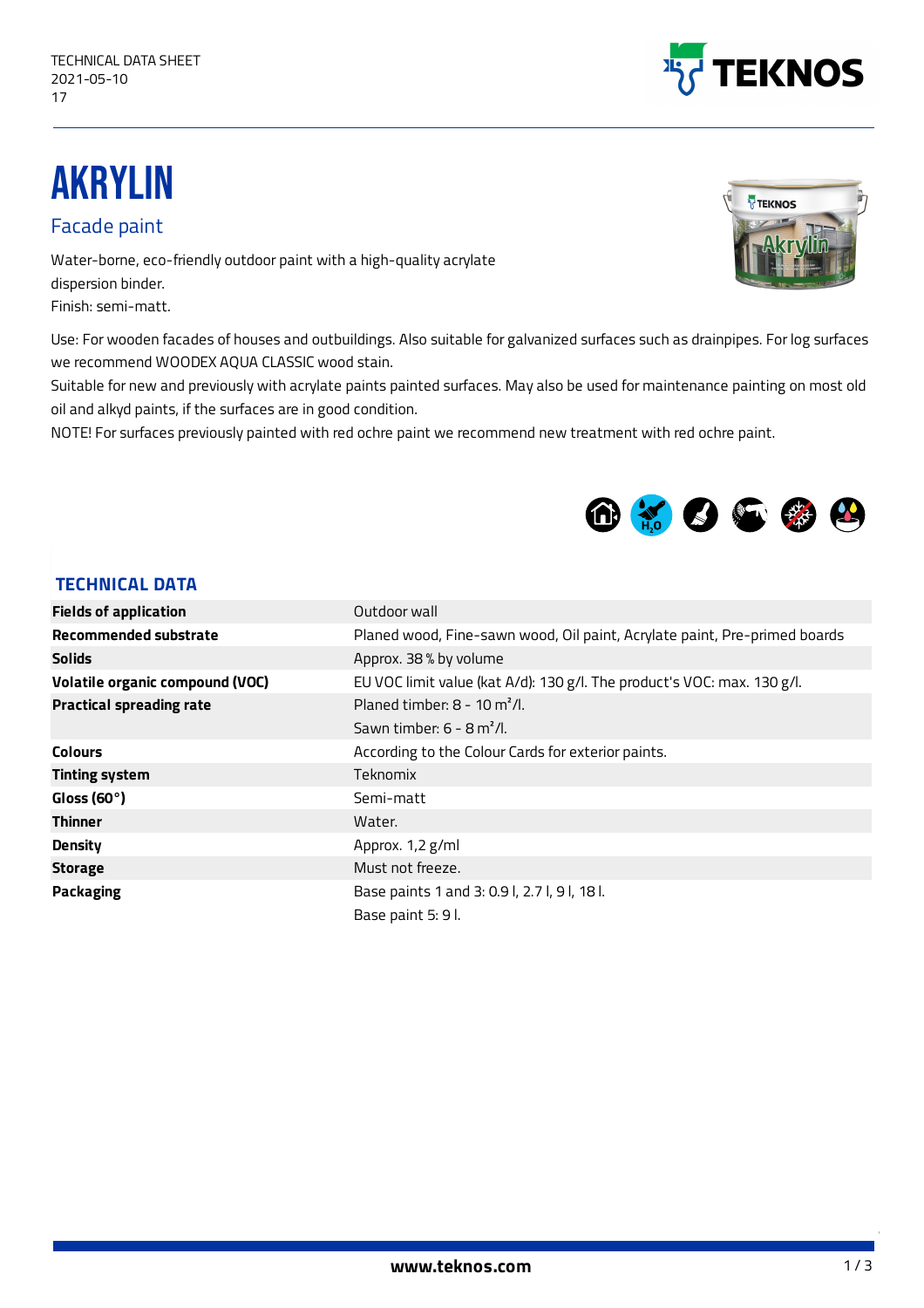

| <b>DIRECTION FOR USE</b>      |                                                                                                                                                                                                                                                                                                                                                                                                                                                                                                                                                                                                                                                                                                                                                                                                                                                                                                                                                                                                                                                                                                                                                                                                                                                                                                                                                                                                                                              |
|-------------------------------|----------------------------------------------------------------------------------------------------------------------------------------------------------------------------------------------------------------------------------------------------------------------------------------------------------------------------------------------------------------------------------------------------------------------------------------------------------------------------------------------------------------------------------------------------------------------------------------------------------------------------------------------------------------------------------------------------------------------------------------------------------------------------------------------------------------------------------------------------------------------------------------------------------------------------------------------------------------------------------------------------------------------------------------------------------------------------------------------------------------------------------------------------------------------------------------------------------------------------------------------------------------------------------------------------------------------------------------------------------------------------------------------------------------------------------------------|
| <b>Surface preparation</b>    | NEW WOODEN SURFACES:<br>Treat the surface as soon as possible. At least the impregnation and priming<br>would be best done in the summer of construction.<br>Remove from the surface all loose matter, dirt, dust and mildew. If needed, use<br>RENSA FACADE facade cleaner.<br>PREVIOUSLY PAINTED OR OLD WOODEN SURFACES:<br>Change deteriorated wooden parts with new ones. Remove loose matter, dirt<br>and dust. Remove the deteriorated paint coats entirely. Note, that the<br>adhesion of an old thick paint layer to the substrate may have been weakened,<br>therefore the paint should be removed although the paint film looks intact. The<br>old paint layer is removed primarily by scraping or wire brushing and possibly by<br>heating the surface with infra-red heater designed for that purpose.<br>Secondarily paint remover or blasting can be used.<br>The surface of old oil paint coats may be in poor condition: heavily chalked,<br>dusty and brittle. These types of surfaces must be carefully cleaned so, that the<br>new paint adheres properly to the substrate. Some traditional paint types, such<br>as red ochre paint and paraffin oil paint, produce such a brittle and dusty<br>surface, that they can't be maintenance painted with this product. If there is<br>doubt about the adhesion, it must be ensured by test painting.<br>Wash surfaces with RENSA FACADE facade cleaner and rinse thoroughly. |
| <b>Priming</b>                | Coat untreated wooden surface with clear wood preservative from the<br>WOODEX series. Allow to dry for one day.<br>Prime wooden surfaces with NORDICA PRIMER. Allow to dry for 1 - 3 days<br>depending on the weather.<br>Wire-brush the rusty metal parts. Wash the metal parts with TEKNOSOLV 1621<br>solvent naphtha and prime with FERREX AQUA anticorrosive Paint.                                                                                                                                                                                                                                                                                                                                                                                                                                                                                                                                                                                                                                                                                                                                                                                                                                                                                                                                                                                                                                                                      |
| <b>Application method</b>     | Brush, Paint brush, Spray<br>If the product is applied by airless spray, the surface is to be finished by a brush.<br>Recommended airless spray nozzle is 0.015-0.021".                                                                                                                                                                                                                                                                                                                                                                                                                                                                                                                                                                                                                                                                                                                                                                                                                                                                                                                                                                                                                                                                                                                                                                                                                                                                      |
| <b>Application</b>            | Reserve a sufficient amount of paint in the same vessel for each uniform<br>surface. Colour differences will thus be avoided.<br>Stir thoroughly before use.<br>Apply once or twice. The best weather resistance is achieved by applying 2<br>layers.                                                                                                                                                                                                                                                                                                                                                                                                                                                                                                                                                                                                                                                                                                                                                                                                                                                                                                                                                                                                                                                                                                                                                                                        |
| <b>Application conditions</b> | The surface to be treated has to be dry. The moisture content of the wood is to<br>be below 20%. During the application and drying period the temperature of the<br>ambient air, the surface and the product shall be above +5°C and the relative<br>air humidity below 80%.<br>Avoid application in direct sunlight.                                                                                                                                                                                                                                                                                                                                                                                                                                                                                                                                                                                                                                                                                                                                                                                                                                                                                                                                                                                                                                                                                                                        |

2/3